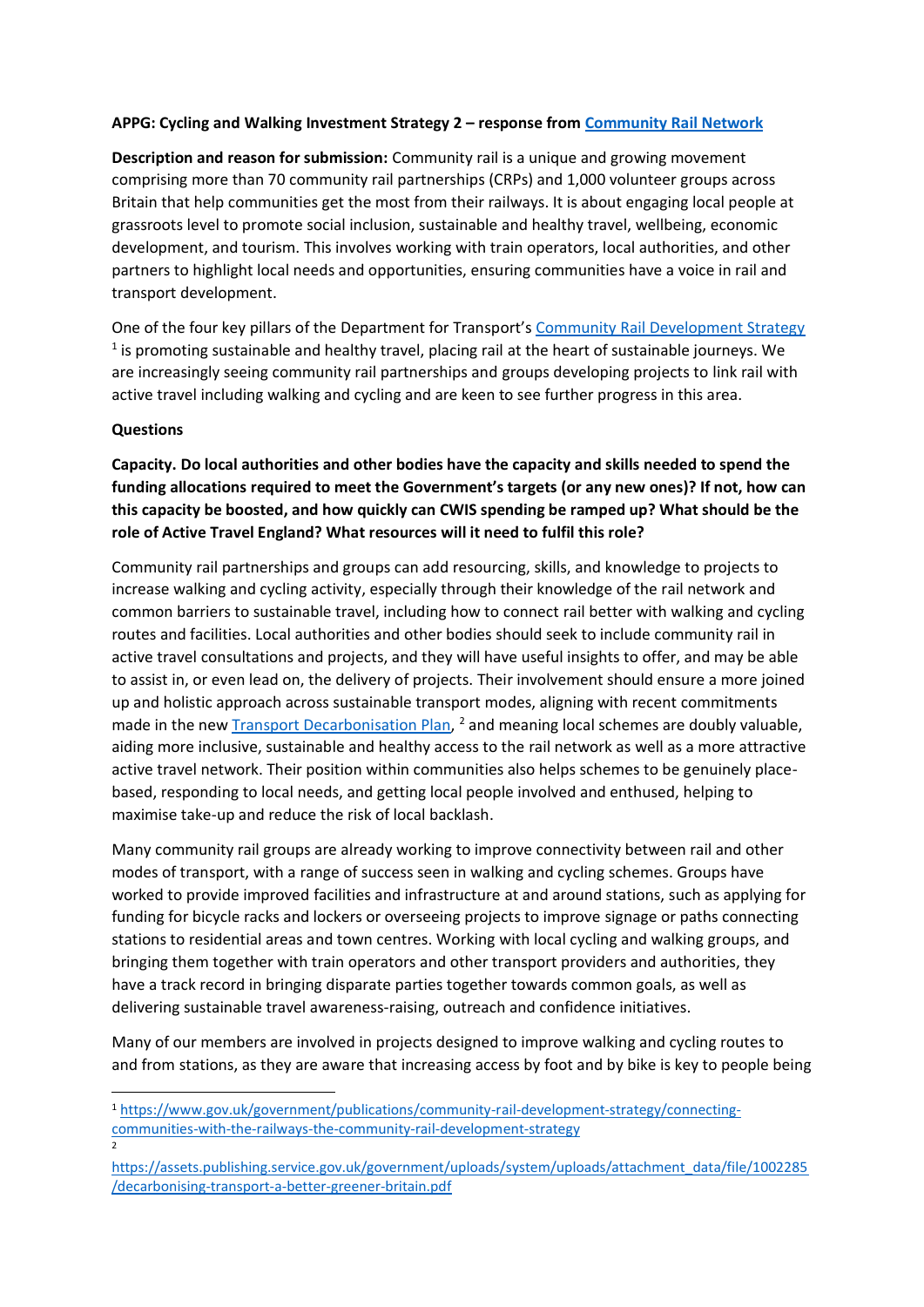encouraged to make longer, and more regular, multi-modal journeys involving active travel and rail. We would advocate that both modes be given equal attention and emphasis, and suggest this in '[Connected Stations](https://communityrail.org.uk/wp-content/uploads/2020/02/ACoRP-STP-toolkit-final-version.pdf)', <sup>3</sup> our guide to community-led station travel planning. We state that when seeking to improve walking and cycling environments, e.g. the 'first and last mile' to and from stations, there are shared aims and characteristics that can be applied across all projects. For example, how safe, easy, direct, and attractive are walking/cycling routes? Are they well-maintained, well-lit, and traffic free? Are the routes obvious, with directions and other relevant information, e.g. transport connections and timetables, clearly signposted? If the routes are accessing stations, is the area in and around that station welcoming and well-designed for people arriving on foot or by bike, and are their needs prioritised over vehicle users?

Some community rail partnerships have also worked with local authority partners on wider plans around walking and cycling, such as Local Cycling and Walking Infrastructure Plans (LCWIPs), to improve active travel connections with rail. We [have encouraged partnerships to work with their](https://communityrail.org.uk/lcwips-mar19/)  [local authority to offer their support and expertise in this area.](https://communityrail.org.uk/lcwips-mar19/) For example, [Community Rail](https://communityrail.org.uk/community-rail-cumbria-walking/)  [Cumbria worked with Cumbria County Council](https://communityrail.org.uk/community-rail-cumbria-walking/) to help draft Local Cycle & Walking Infrastructure Plans (LCWIPs) for the six key service centres across the county. They advised on requirements for cycling and walking routes to/from the relevant railway stations, worked with the authority's active travel team to support healthy lifestyles, and looked at using station volunteers as walking guides. The partnership was also involved in joint messaging on new initiatives and support for strategic planning to link walking and cycling with rail, such as improved signage and public information.

Community rail partnerships and groups are rooted in the communities they serve and well-placed to identify opportunities for active travel projects that integrate well with rail and wider public/community transport links, but they might not be obvious local partners. We therefore encourage the new strategy to name them as prospective partners in any walking and cycling schemes.

## **Behaviour change. The pandemic has shown how flexible people's travel behaviour is in certain circumstances. What combination of schemes and policies will provide the basis for a substantial and lasting shift towards active travel?**

The government has stated its aim for public transport and active travel to become the 'natural first choice for our daily activities' <sup>4</sup> To achieve this, new schemes and policies will need to overcome embedded behaviours, especially private car use. There appears little doubt that the impacts of COVID-19 will change travel patterns for the foreseeable future, and some positives have come from this, including a marked rise in regular walking and cycling. There is a need to seize on the positive elements of travel behaviour change caused by the pandemic, and the glimpses we have all been given of quieter, less polluted communities with less traffic.

In our recent report on **encouraging and enabling modal shift**,<sup>5</sup> we looked at research insights into behavioural change in this area, and would suggest that policies/projects should look to:

- Combine 'normalising' communications with practical improvements – encouraging people to monitor their transport behaviours against social norms has proved effective in sustaining

<sup>3</sup> <https://communityrail.org.uk/wp-content/uploads/2020/02/ACoRP-STP-toolkit-final-version.pdf> 4

[https://assets.publishing.service.gov.uk/government/uploads/system/uploads/attachment\\_data/file/932122/](https://assets.publishing.service.gov.uk/government/uploads/system/uploads/attachment_data/file/932122/decarbonising-transport-setting-the-challenge.pdf) [decarbonising-transport-setting-the-challenge.pdf](https://assets.publishing.service.gov.uk/government/uploads/system/uploads/attachment_data/file/932122/decarbonising-transport-setting-the-challenge.pdf)

<sup>5</sup> <https://communityrail.org.uk/wp-content/uploads/2021/07/Modal-shift-report-FINAL-FOR-WEB.pdf>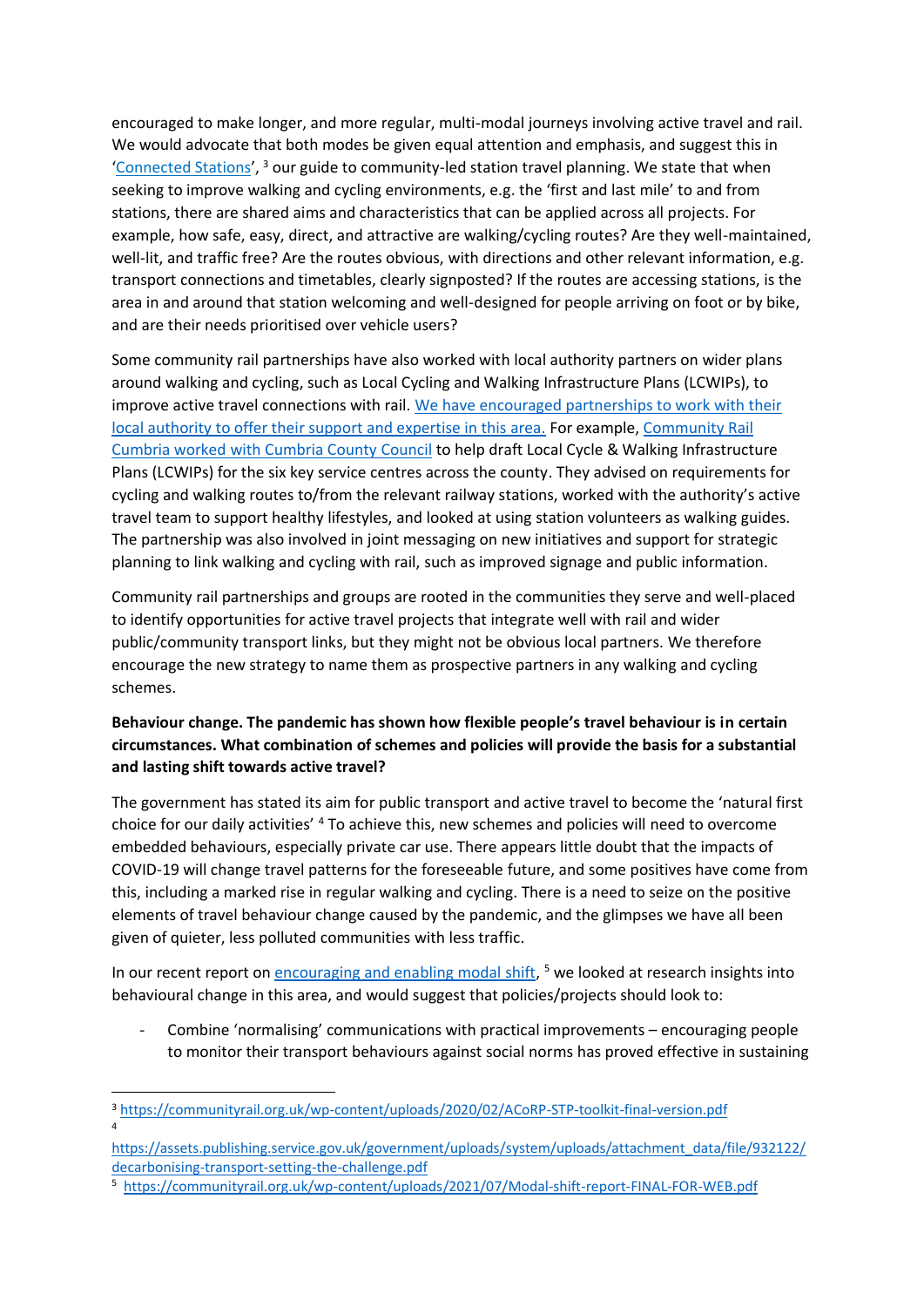active and public transport use. This resonates with wide-ranging studies indicating that social norms are important in guiding choices and habits. It suggests that normalising sustainable travel and the use of public transport and active travel as a natural way to get around is key. Providing and communicating stories of successful instances of modal shift can also resonate with people and help to encourage and embed long-term change. Practicalities are crucial too, and we would suggest that active travel options could be most effective when well-integrated with other modes, made highly visible and accessible to potential users, and understood by local people. Research has shown that the most successful interventions were those that focused on short and simple journeys and allowed users to try out the sustainable options first, e.g. supported cycling projects;

- Recruiting people socially Social practice research argues that people cannot be 'persuaded' to adopt different behaviours, but need to be 'recruited' within their social contexts. This suggests that communications and practical improvements should be combined with interactive engagement that assimilates sustainable travel behaviour, such as walking and cycling, with local needs, lifestyles, and identities. COVID-19 has illustrated how behaviours can change quickly, but for these to become embedded, it requires a 'social mandate', <sup>6</sup> so changes become accepted and habitual in the longer-term;
- Place-based approaches One of the key themes in research around sustainable behaviour is considering local contexts, putting local needs at the heart of any project or development, and involving communities in the process of change. This involvement must be meaningful and sustained if interventions are to have long-term impact. The DfT's Transport Decarbonisation Plan has as one of its priorities 'Place-based solutions to emissions reduction', recognising that, whilst decarbonisation of transport has to happen everywhere, it will be enacted in places. Place-based approaches are seen to have the potential to engage communities and businesses in building the vision of the neighbourhoods, towns, cities, and villages they want to live in, including transport networks. This will be crucial in attempting to achieve the transitions needed to move away from strongly embedded behaviour, such as car use;
- Listening, empowering, and enabling Research across disciplines points to localised, community-driven activity as being important, if not vital, to achieving action on the climate emergency and sustainable behaviours. Localised approaches and interactive engagement can support people to make change together, and many studies have proposed that community empowerment naturally produces more sustainable forms of development. Engagement can build a sense of identity and belonging around transport modes other than cars, e.g. walking and cycling, promoting them in ways that are engaging, relatable and empowering, connected to local realities and identities.

Community rail aligns extremely well with all of the points above, and its ongoing success over 25 years – and continued growth and development - shows how a grassroots approach can help to stimulate a sense of local ownership and momentum around the process of change that cannot be created from the top-down, so there is no need to try to 'persuade' people to change their behaviours. It becomes instead a case of community members making things better for themselves

<sup>6</sup> [https://researchportal.bath.ac.uk/en/publications/building-a-social-mandate-for-climate-action-lessons](https://researchportal.bath.ac.uk/en/publications/building-a-social-mandate-for-climate-action-lessons-from-covid-1)[from-covid-1](https://researchportal.bath.ac.uk/en/publications/building-a-social-mandate-for-climate-action-lessons-from-covid-1)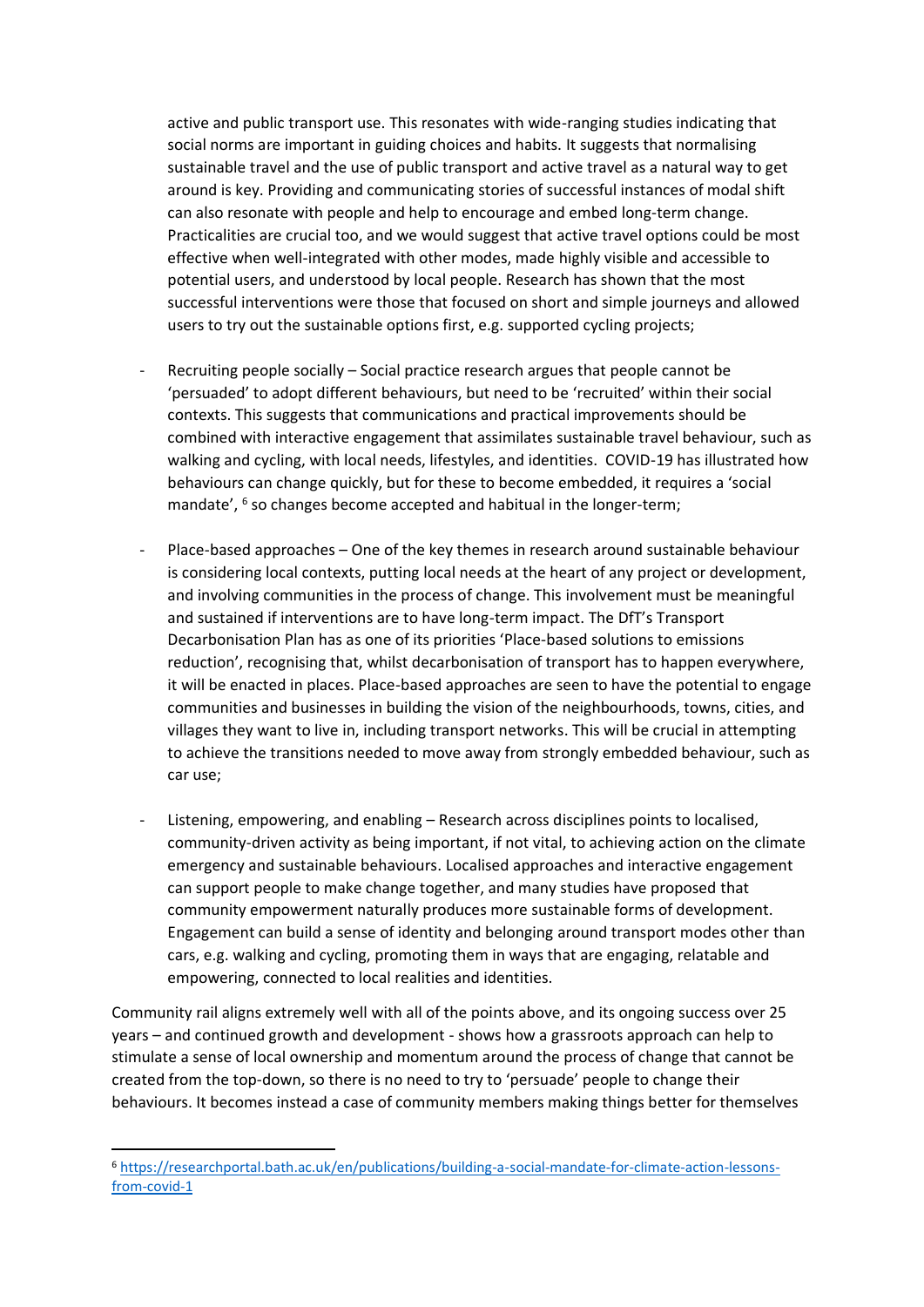and their future collectively, with sustainable transport behaviours and people's sense of local pride, identity and aspiration becoming inextricably linked. Evidence, such as the examples highlighted in our '[Value of community rail](https://communityrail.org.uk/wp-content/uploads/2019/10/ACoRP-Value-of-Community-Rail-2019-final-for-web-141019.pdf)' report, <sup>7</sup> shows that community rail has been effective in bolstering passenger numbers on local railways, and widening access to rail among different groups, benefiting sustainability and social inclusion. We therefore suggest that community rail (along with grassroots networks brought together by third sector partners that we work with through the Sustainable Transport Alliance, such as community transport providers, shared mobility schemes, and local Living Streets groups) has many valuable lessons and insights to share with projects looking at active travel specifically or sustainable travel as a whole, which the strategy could beneficially recognise.

# **Walking as much as cycling. The differences between the two modes are significant and cycling has been shown easier to "cater to" than walking. How can CWIS 2 exploit the shared characteristics of walking and cycling whilst at the same time ensuring that both modes receive appropriate attention and emphasis?**

We strongly encourage a holistic approach to accelerating progress on sustainable, healthy, and inclusive travel across modes, at local, regional, and national levels. It is very welcome that the DfT has published a cross-modal Transport Decarbonisation Plan, and we hope this will galvanise a less siloed approach across the transport sector, but there is without doubt much work to do to achieve the greener, healthier, and more equitable transport system we need, to safeguard our climate and unlock manifold benefits for communities. Our members often testify to the complexities and barriers surrounding pulling together partners at a local level across modes, especially across rail and bus, but also sometimes to do with (lack of) resourcing among local authorities, and a sense sometimes that these modes are competing rather than working together. There is also the ongoing, significant issue of 'car is king' mentality, fears around offending or disadvantaging 'the motorist', or simply an ongoing assumption that people will continue to drive, especially in rural areas. The Transport Decarbonisation Plan commits to accelerating modal shift and making public transport and active travel the natural first choice, but of course these commitments need to be followed with strong leadership and rapid action, particularly to reinforce the sustainable transport hierarchy, empower and enable localised action, and steer away from misapprehensions that electric cars will save the day. It is clear too that cross-departmental working is needed, especially given the links with local planning and housing, to ensure new developments are not locked into car dependency, and that regeneration investment supports a shift away from private car use.

We very much welcome the recognition in this consultation that active travel improvements should consider walking as much as cycling. Community rail experience attests to the great importance of walking for accessing public transport – the first and last mile of longer journeys – as well as short local journeys, and this important aspect is often overlooked. Walking is of course the most accessible, cheapest, and lowest carbon way to get around – not to mention the very well evidenced health and wellbeing benefits – yet people's ability to walk is absolutely not a given. In rural areas especially, a lack of safe/suitable/accessible paths and pavements, for pedestrians and cyclists, is very common, even on routes linking stations to major local conurbations, and even in more urban areas there is often lots of scope for improvement around stations themselves, such as better/safer/faster changing crossings, cycle slipways, and forecourts designed for people not cars. Improvements like this – as our members are often involved in – can hugely increase the catchment

<sup>7</sup> [https://communityrail.org.uk/wp-content/uploads/2019/10/ACoRP-Value-of-Community-Rail-2019-final-for](https://communityrail.org.uk/wp-content/uploads/2019/10/ACoRP-Value-of-Community-Rail-2019-final-for-web-141019.pdf)[web-141019.pdf](https://communityrail.org.uk/wp-content/uploads/2019/10/ACoRP-Value-of-Community-Rail-2019-final-for-web-141019.pdf)